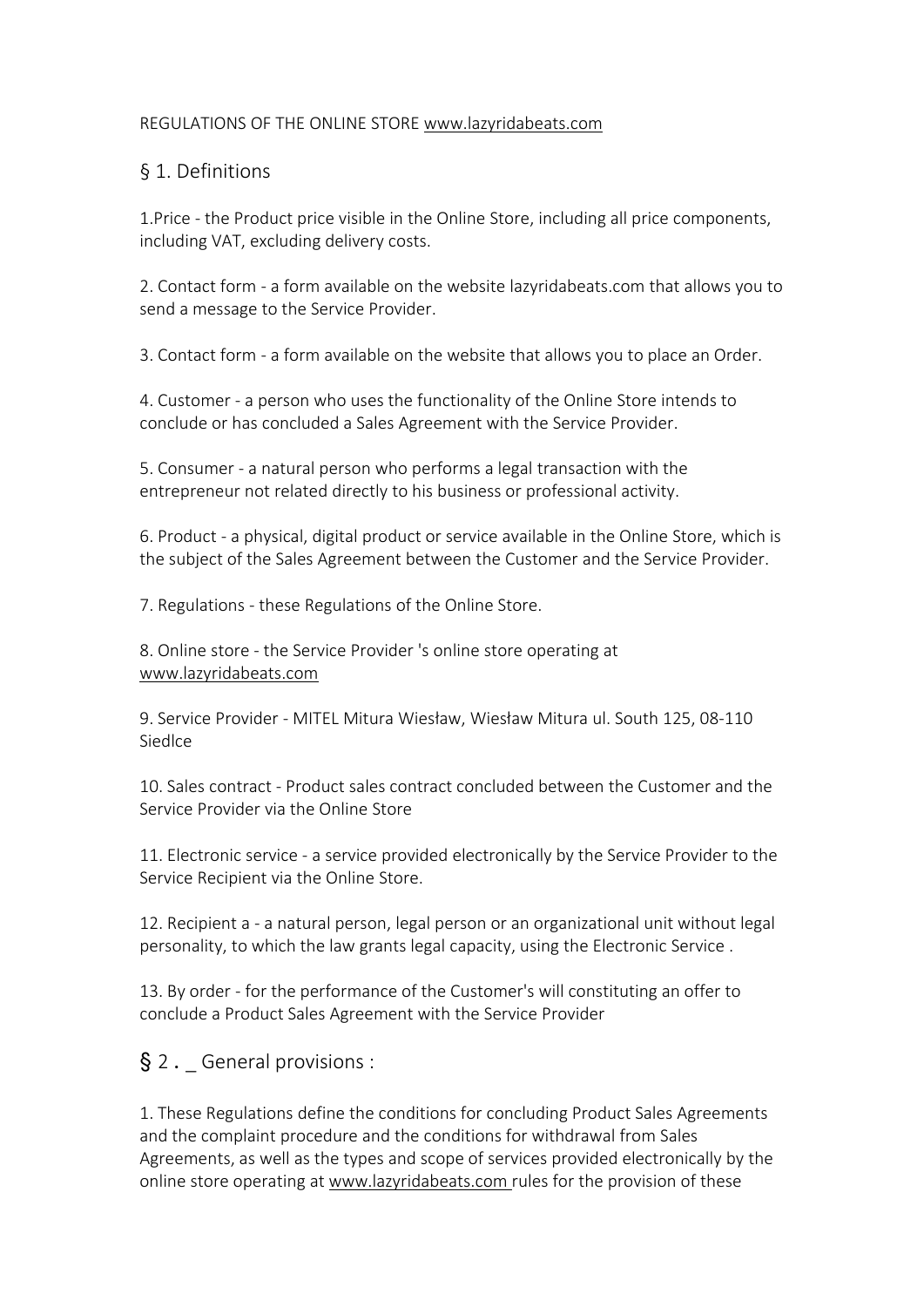services, conditions for concluding and terminating contracts for the provision of electronic services .

2. Each Service Recipient, upon taking steps to use the services of the Online Store [www.lazyridabeats.com](http://www.lazyrida.com/pl) is obliged to comply with the provisions of these Regulations.

3. In matters not covered by these Regulations, the provisions of generally applicable law shall apply, in particular:

3.1 of the Act on the provision of electronic services of July 18, 2002,

3.2 of the Act on consumer rights of 30 May 2014,

3.3 of the Act on out-of-court resolution of consumer disputes of September 23, 2016, 3.4 of the Civil Code of April 23, 1964.

§ 3. Conclusion of a sales contract.

1. Online store [www.lazyridabeats.com](http://www.lazyrida.com/pl) sells Products via the Internet .

2. The products are free from physical and legal defects. The Service Provider provides a 1-month warranty for the Products

3. The information on the website of the Online Store does not constitute an offer within the meaning of applicable law. By placing an Order, the Customer submits an offer to the Service Provider to buy a specific Product under the conditions specified in the Product description in the Online Store.

4. Product prices visible in the Online Store include all price components, including VAT, excluding delivery costs

5. The Product price shown on the Online Store website is binding at the time of placing the Order by the Customer. Any changes to the Product prices in the Online Store, including promotions and discounts that took place after the date of placing the Order, do not affect the price set in the Order placed by the Customer .

6. Orders can be placed online by completing the Order Form .

7. The condition for placing an Order in the Online Store by the Customer is to set up a Customer account in the Online Store, read the Regulations and accept its provisions at the time of placing the Order .

8. In the event that the Service Provider is forced, prior to the commencement of the implementation of the Sales Agreement, for reasons beyond his control, to change the essential terms of the Sales Agreement with the Customer, he will immediately notify the Customer about it .

9. In the situation referred to in para. 8 above, the Customer has the right to : 9.1 accepting the amendment to the Sales Agreement proposed by the Service Provider, or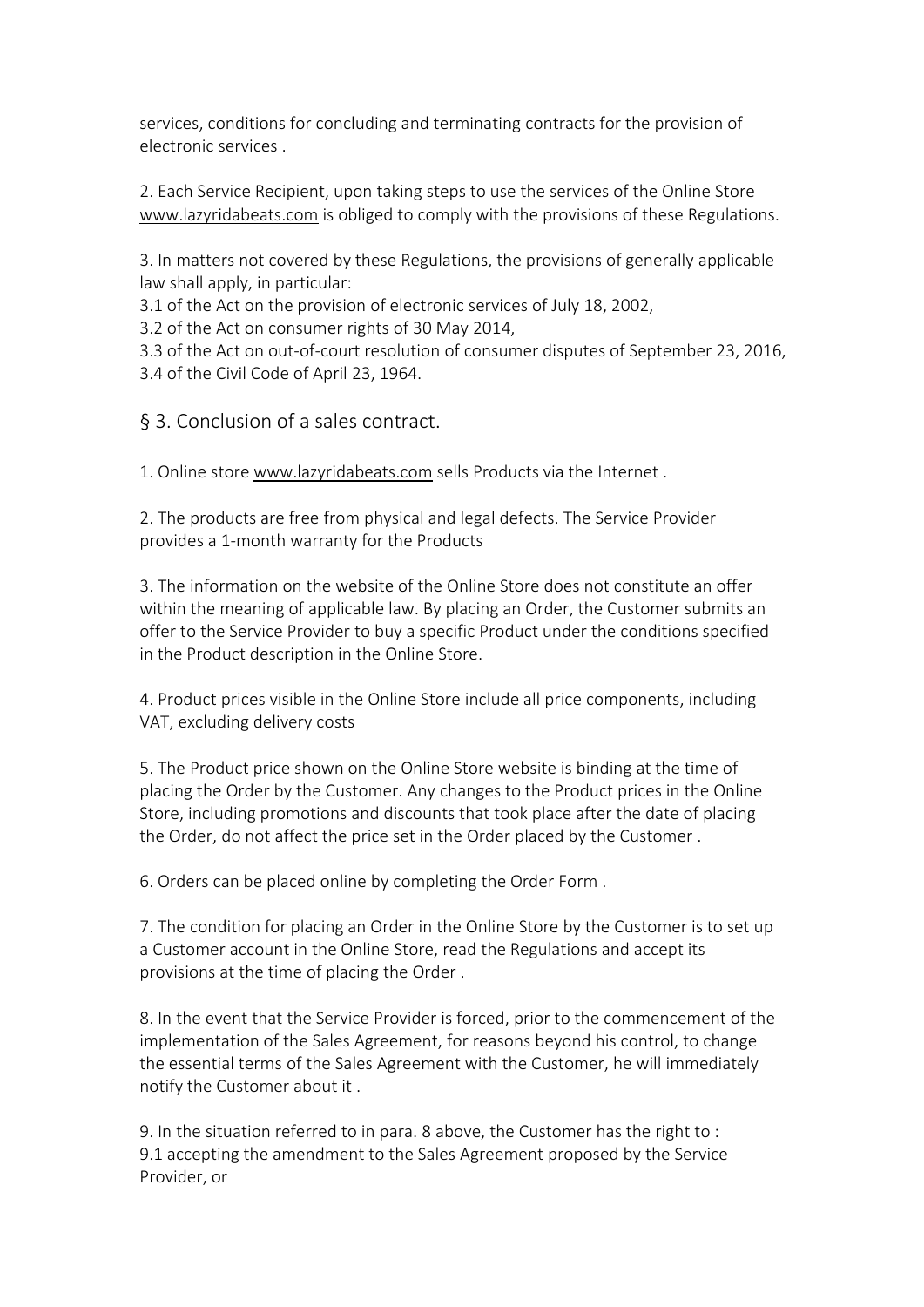9.2 withdraw from the Sales Agreement with immediate return of all benefits provided by the Customer and without the obligation to pay any contractual penalty . The Customer is obliged to immediately inform the Service Provider about his decision. The execution of the Order will be suspended until the information is obtained from the Customer.

10. In the event of withdrawal from the Sales Agreement pursuant to paragraph 9 above or when the Service Provider cancels the performance of the Sales Agreement for reasons beyond the Customer's control, the Customer is entitled to an immediate refund of the entire amount paid to the Service Provider .

## § 4.

1. The sales contract is concluded when the Customer places an Order (clicking the "Order and pay" button or another of a similar meaning), unless the description of the Product in the Online Store indicates otherwise

2. After placing the Order, the Service Provider immediately confirms its receipt and acceptance of the offer by sending an e-mail to the address provided by the Customer in the Order Form.

3. Confirmation of receipt of the Order includes :

3.1 confirmation of all essential elements of the Order,

3.2 All sound files and use license agreement.

4. Each Sales Agreement will be confirmed with an appropriate proof of purchase, which will be attached to the Product and / or sent by e-mail to the Customer's e-mail address provided in the Order Form .

## § 5. Payment methods.

1. Service of the Product ordering process, including the payment for the Products and the implementation of the obligations referred to in  $\S$  3 and  $\S$  4 above, the Service Provider entrusted to the entity running PayPal and Stripe.

2. The Service Provider allows you to pay for the Order using the payment methods available in PayPal and Stripe.

3. After completing the Order in the Online Store, for its implementation, including payment, after clicking the appropriate button, the Customer will be redirected to the appropriate subpage .

4. To take advantage of all PayPal and Stripe features , including purchasing Products from the Service Provider through PayPal and Stripe.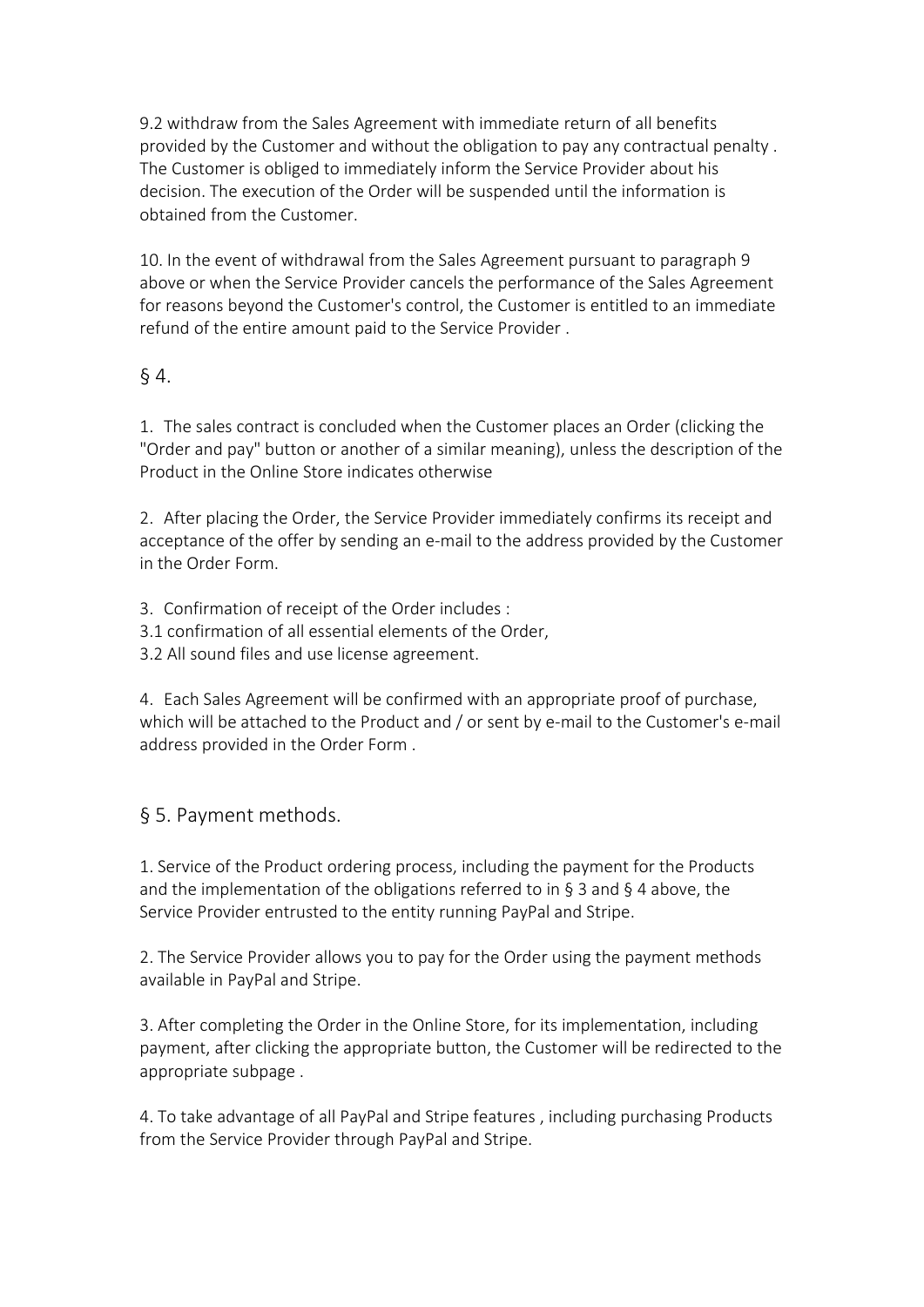5. In the case of payment via the electronic payment system, the Customer makes the payment before starting the Order. The electronic payment system allows you to make payments by credit card or a quick transfer from selected Polish and foreign banks .

6. The Sales Agreement will be performed only after the payment of the Price.

§ 6. Product complaint:

1. The basis and scope of the Service Provider's liability towards the Customer are specified in the Civil Code Act of April 23, 1964 ,

2. Complaints about the Product should be directed by the Customer to the Service Provider via e-mail to the following address: [lazyridabeats@gmail.com](mailto:lazyridabeats@gmail.pl) or in writing to the Service Provider's address indicated in § 1 sec. 9 of the Regulations.

3. In the complaint, please provide as much information and circumstances as possible regarding the subject of the complaint, in particular the type and date of occurrence of irregularities and contact details .

4. The Service Provider will respond to the Customer's request immediately, no later than within 14 days from the date of filing the complaint .

5. The Service Provider will respond to the Customer's request immediately, no later than within 14 days from the date of filing the complaint .

6. In the event of a complaint from a Customer who is a Consumer or an entity referred to in § 7 para. 9. of the Regulations - failure to consider a complaint within 14 days of its submission is tantamount to taking it into account .

7. The response to the complaint is provided in accordance with the communication channel indicated by the Customer in the complaint .

§ 7. The right to withdraw from the contract.

1. Subject to paragraph 7 below, the Customer has the right to withdraw from the Sales Agreement without giving any reason within 14 days from the date of the Sales Agreement.

2. To exercise the right to withdraw from the Sales Agreement, the Customer must inform the Service Provider of his decision .

3. In order to withdraw from the Sales Agreement, the Customer may use the model withdrawal form attached to the Regulations.

4. To keep the deadline for withdrawing from the contract, it is enough for the customer to send an e- mail to [lazyridabeats@gmail.com](mailto:lazyridabeats@gmail.com) or the Service Provider's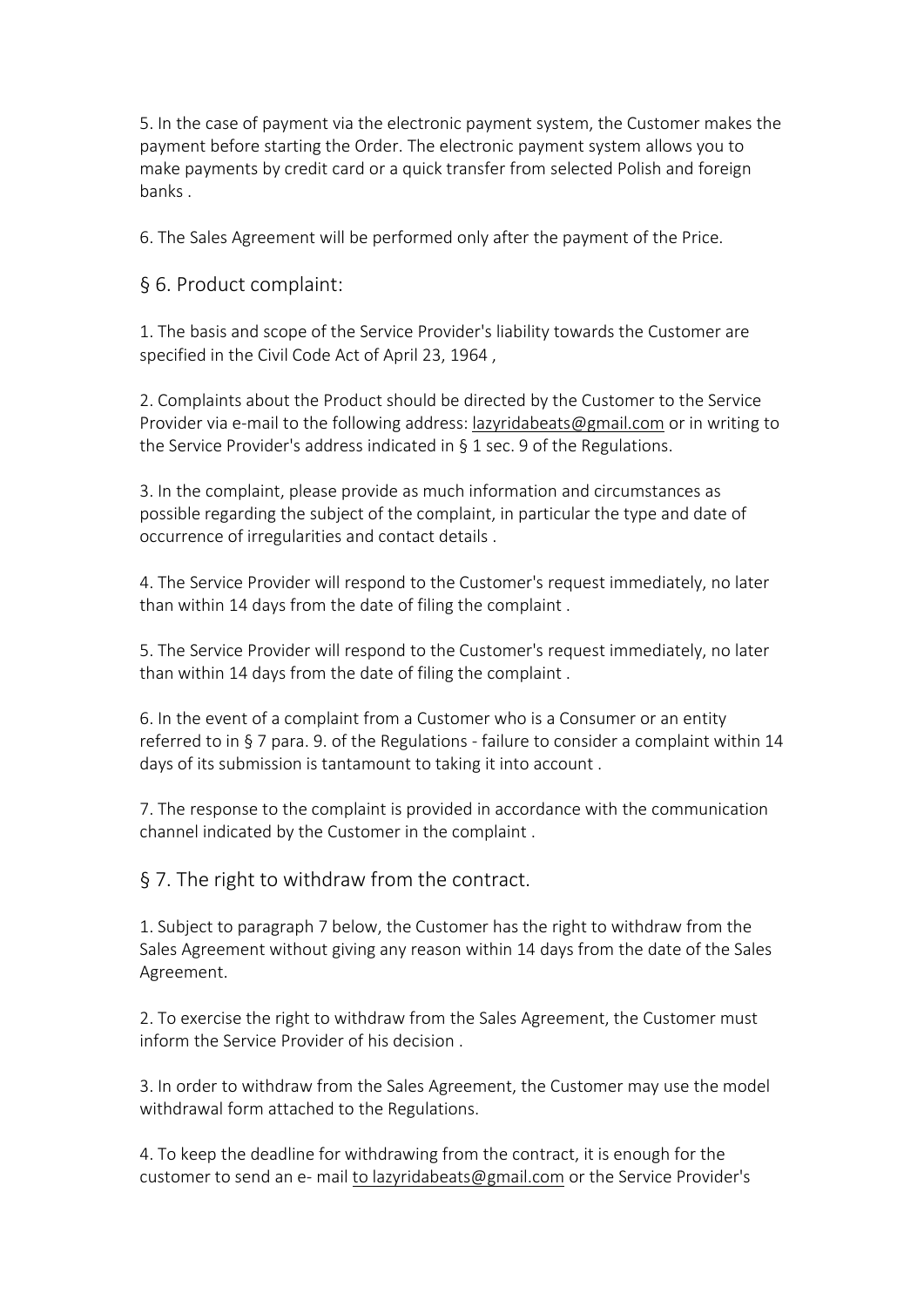address indicated in § 1 para. 9 of the Regulations, information on withdrawal from the Sales Agreement before the deadline to withdraw from the contract .

5. The Service Provider will return to the Customer all payments received from the Customer immediately, but not later than 14 days from the date on which the Service Provider was informed about the withdrawal from the Sales Agreement.

6. The reimbursement will be made by the Service Provider using the same payment methods that were used by the Customer to pay for the Order, unless the Customer agreed to a different solution .

7. The right to withdraw from a distance contract is not entitled to the customer in relation to contracts :

7.1 for the provision of services, if the Service Provider has fully performed the service with the express consent of the Buyer, who was informed prior to the commencement of the provision that after the Service Provider has fulfilled the service, he will lose the right to withdraw from the contract ;

7.2 in which the price or remuneration depends on fluctuations in the financial market over which the Service Provider has no control and which may occur before the deadline to withdraw from the contract ;

7.3 in which the subject of the service is a non-prefabricated item, manufactured according to the customer's specification or serving to satisfy his individual needs; 7.4 in which the subject of the service is an item that deteriorates quickly or has a short shelf-life ;

7.5 in which the subject of the service is an item delivered in a sealed package, which cannot be returned after opening the package due to health protection or hygiene reasons, if the packaging has been opened after delivery;

7.6 in which the subject of the service are items that after delivery, due to their nature, are inseparably connected with other items ;

7.7 in which the subject of the service are sound or visual recordings or computer software delivered in a sealed package, if the package has been opened after delivery ; 7.8 for the delivery of newspapers, periodicals or magazines, with the exception of subscription contracts ;

7.9 for the provision of accommodation services, other than for residential purposes, transport of goods, car rental, catering, services related to leisure, entertainment, sports or cultural events, if the contract indicates the day or period of service provision ;

7.10 delivery of digital content that is not stored on a tangible medium, if the performance began with the express consent of the Customer before the deadline to withdraw from the contract and after informing the Service Provider about the loss of the right to withdraw from the contract ;

8. Both the Service Provider and the Customer have the right to withdraw from the Sales Agreement in the event of the other party's failure to perform its obligations within a strictly defined period .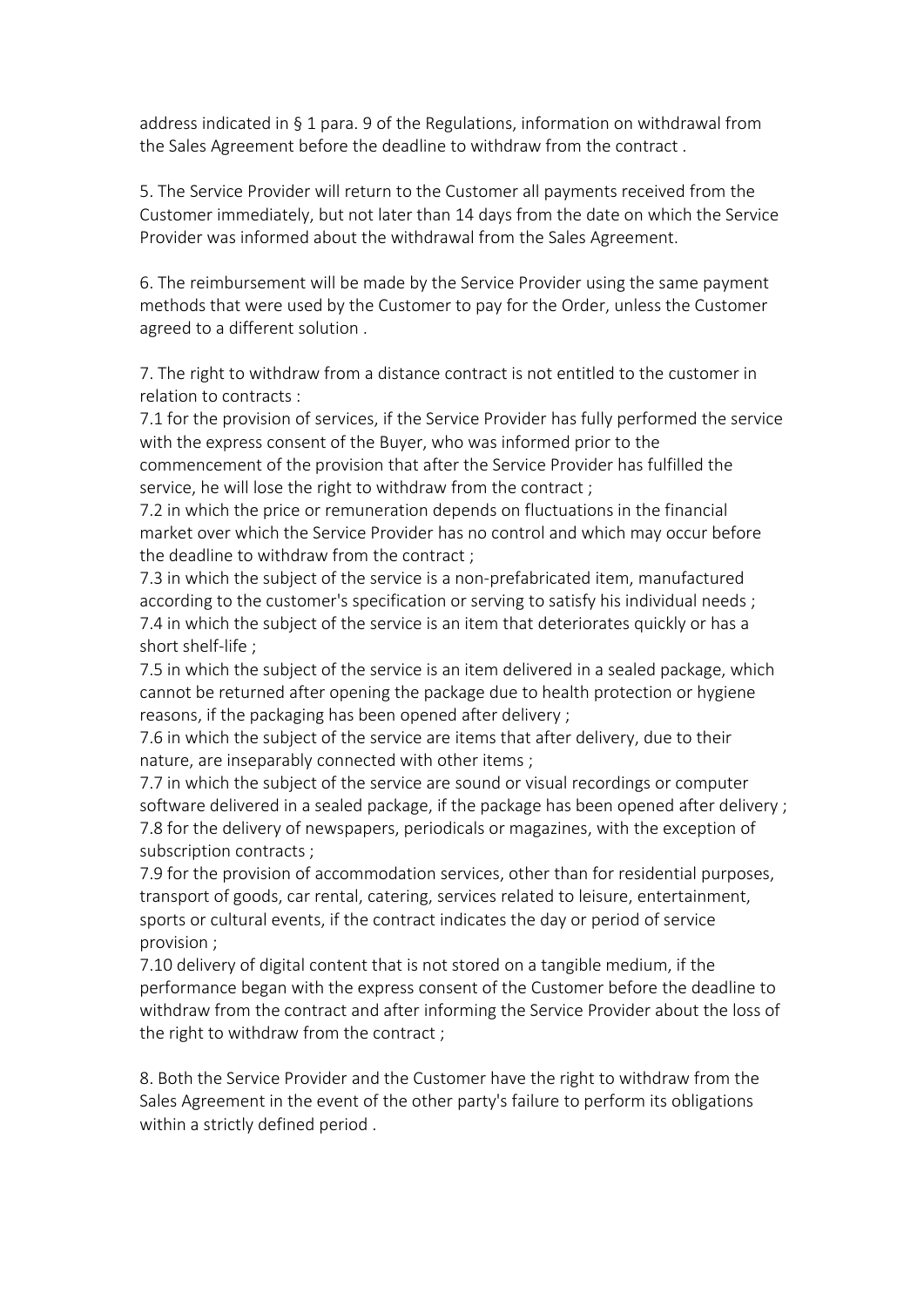9. An entrepreneur running a sole proprietorship (this point does not apply to commercial companies) is protected under the applicable law, provided that the Sales Agreement or contracts for the provision of Electronic Services that he concludes with the Service Provider are not of a professional nature .

10. A person running a business referred to in paragraph 1. 9 above is protected only to the extent .

10.1 prohibited contractual provisions - the so-called abusive clauses,

10.2 liability under the warranty for physical and legal defects of the Product, in accordance with § 6 of the Regulations,

10.3 the right to withdraw from a distance contract, in accordance with § 7 of the Regulations.

11. The entrepreneur referred to in paragraph 1. 9 above loses the rights under consumer protection in the event that the Sales Agreement concluded with the Service Provider is of a professional nature, which results in particular from the subject of the economic activity performed by this entrepreneur, made available on the basis of the provisions on the Central Register and Information on Economic Activity .

§ 8. Type and scope of electronic services.

1. The Service Provider enables the use of Electronic Services via the Online Store, such as :

- 1.1 concluding Product Sales Agreements
- 1.2 sending a message via the Contact Form
- 1.3 creating an account / customer profile
- 1.4 ability to add comments
- 1.5 ability to rate products
- 1.6 newsletter

2. The provision of Electronic Services to the Customers of the Online Store takes place under the conditions specified in the Regulations .

3. The Service Provider has the right to post advertising content on the website of the Online Store. This content is an integral part of the Online Store and the materials presented therein .

§ 9. Conditions for the provision and conclusion of contracts for the provision of electronic services.

1. The provision of Electronic Services by the Service Provider is free of charge .

2. The period for which the contract is concluded: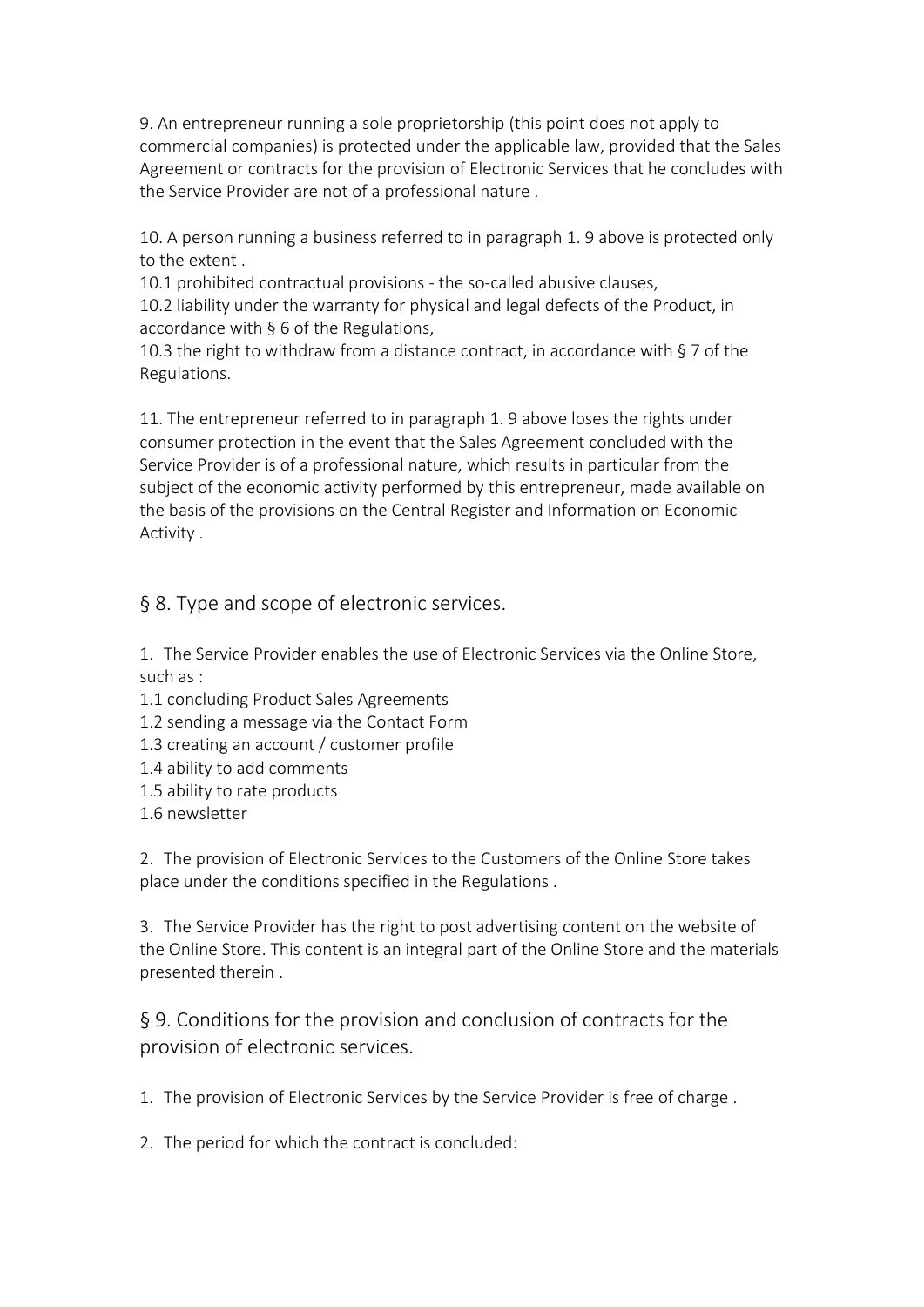2.1 the contract for the provision of Electronic Services consisting in enabling the submission of an Order in the Online Store is concluded for a definite period of time and is terminated when the Order is placed or the Customer ceases to submit it, 2.2 the contract for the provision of Electronic Services consisting in enabling the sending of a message to the Service Provider via the Contact Form is concluded for a definite period of time and is terminated when the message is sent or the Service Recipient ceases to send it

2.3 the contract for the provision of Electronic Services consisting in setting up an account / customer profile is concluded for a definite period of time and is terminated upon the liquidation of the customer account / profile

2.4 the contract for the provision of Electronic Services consisting in the possibility of adding comments is concluded for a definite period of time and is terminated when the Customer adds comments

2.5 the contract for the provision of Electronic Services consisting in enabling the evaluation of products is concluded for a definite period of time and is terminated when the Customer issues the product evaluation

2.6 the contract for the provision of Electronic Services consisting in the sending of the newsletter is concluded for a definite period of time and is terminated when the Customer resigns from the newsletter service

3. Technical requirements necessary for cooperation with the ICT system used by the Service Provider :

- 3.1 a computer (or mobile device) with Internet access,
- 3.2 access to e-mail,
- 3.3 Web browser,
- 3.4 enabling cookies and Javascript in the web browser.
- 4. The customer is obliged to:
- 4.1 use the Online Store in a manner consistent with the law and morality with respect for personal rights and intellectual property rights of third parties .
- 4.2 entering data consistent with the facts;

4.3 refrain from posting illegal content in the Online Store, in particular in the Contact Form or the Order Form;

§ 10. Complaints related to the provision of electronic services.

1. Complaints related to the provision of Electronic Services via the Online Store may be submitted by the Customer via e-mail to the following address: [lazyridabeats@gmail.com](mailto:lazyridabeats@gmail.com) or the Service Provider's address indicated in § 1 para. 9 of the Regulations.

2. In the complaint, please provide as much information and circumstances as possible regarding the subject of the complaint, in particular the type and date of occurrence of irregularities and contact details .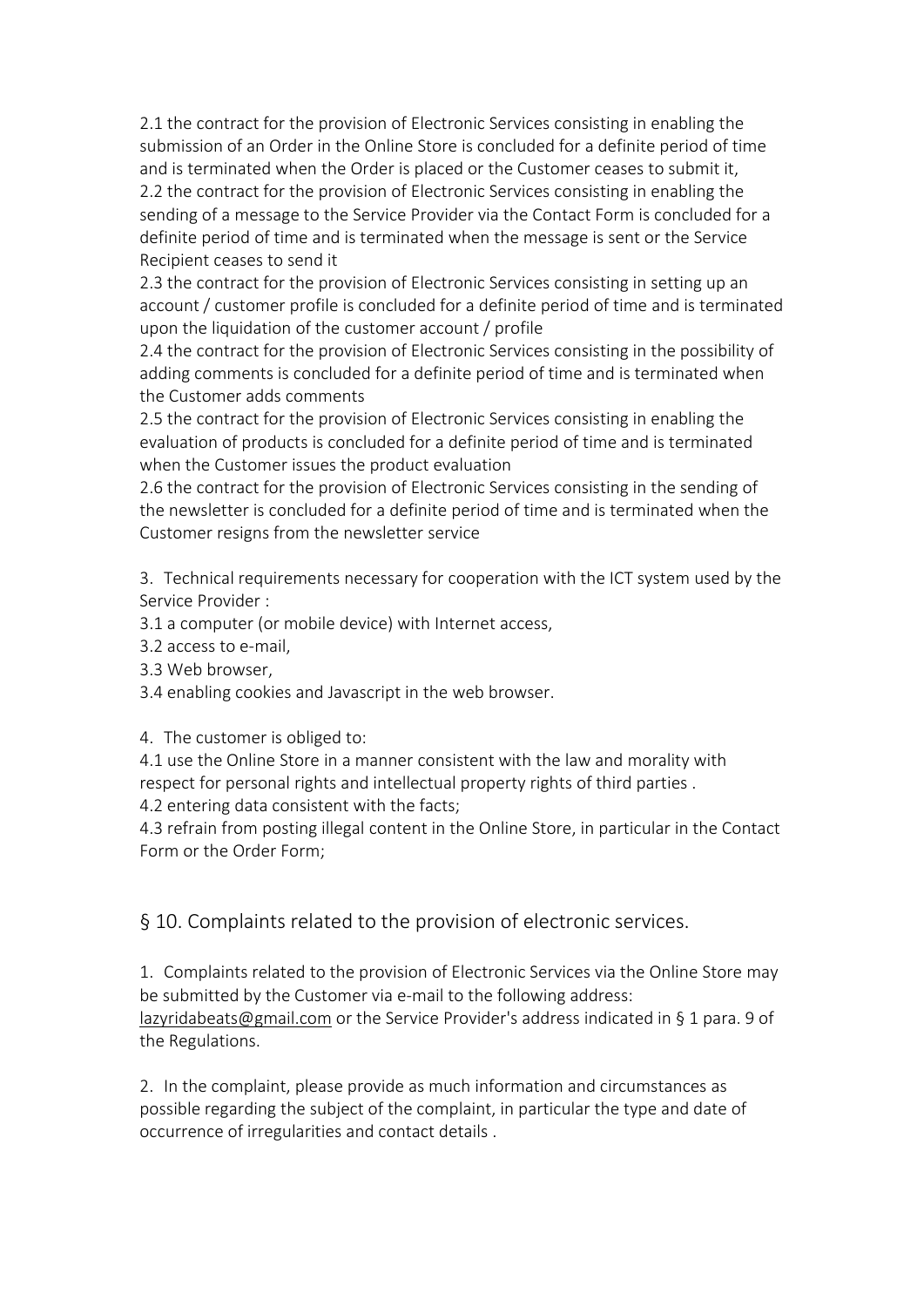3. The Service Provider will respond to the Customer's request immediately, no later than within 14 days from the date of filing the complaint,

4. In the event of a complaint from a Customer who is a Consumer or an entity referred to in § 7 para. 9. of the Regulations - failure to consider a complaint within 14 days of its submission is tantamount to taking it into account .

5. The response to the complaint is provided in accordance with the communication channel indicated by the Customer in the complaint .

§ 11. Intellectual property.

1. All content posted in the Online Store is protected by copyright and is the property of the Service Provider .

2. Any use by anyone, without the express written consent of the Service Provider, of any of the elements constituting the content and content of the Online Store is a violation of the Service Provider's copyright and results in civiland criminal liability.

§ 12. Final provisions.

1. Agreements concluded via the Online Store are concluded in accordance with Polish law.

2. In the event of non-compliance of any part of the Regulations with applicable law, the relevant provisions of Polish law shall apply in place of the challenged provision of the Regulations .

3. Any disputes arising from the Sales Agreements between the Service Provider and Consumers will be settled first by negotiation, with the intention of amicable settlement of the dispute, taking into account the Act on out-of-court settlement of consumer disputes. However, if this would not be possible or would be unsatisfactory for either party, disputes will be resolved by a competent common court, in accordance with para. 4 of this paragraph .

4. Court settlement of disputes :

4.1 any disputes arising between the Service Provider and the Service Recipient (Customer) who is also a Consumer or entrepreneur, referred to in § 7 para. 9 of the Regulations, are submitted to the competent courts in accordance with the provisions of the Code of Civil Procedure ;

4.2 any disputes arising between the Service Provider and the Service Recipient (Customer) who is not also a Consumer or an entrepreneur referred to in § 7 para. 9 of the Regulations, shall be submitted to the court having jurisdiction over the seat of the Service Provider .

5. The Customer who is a Consumer also has the right to use out-of-court dispute resolution, in particular by submitting, after the end of the complaint procedure, an